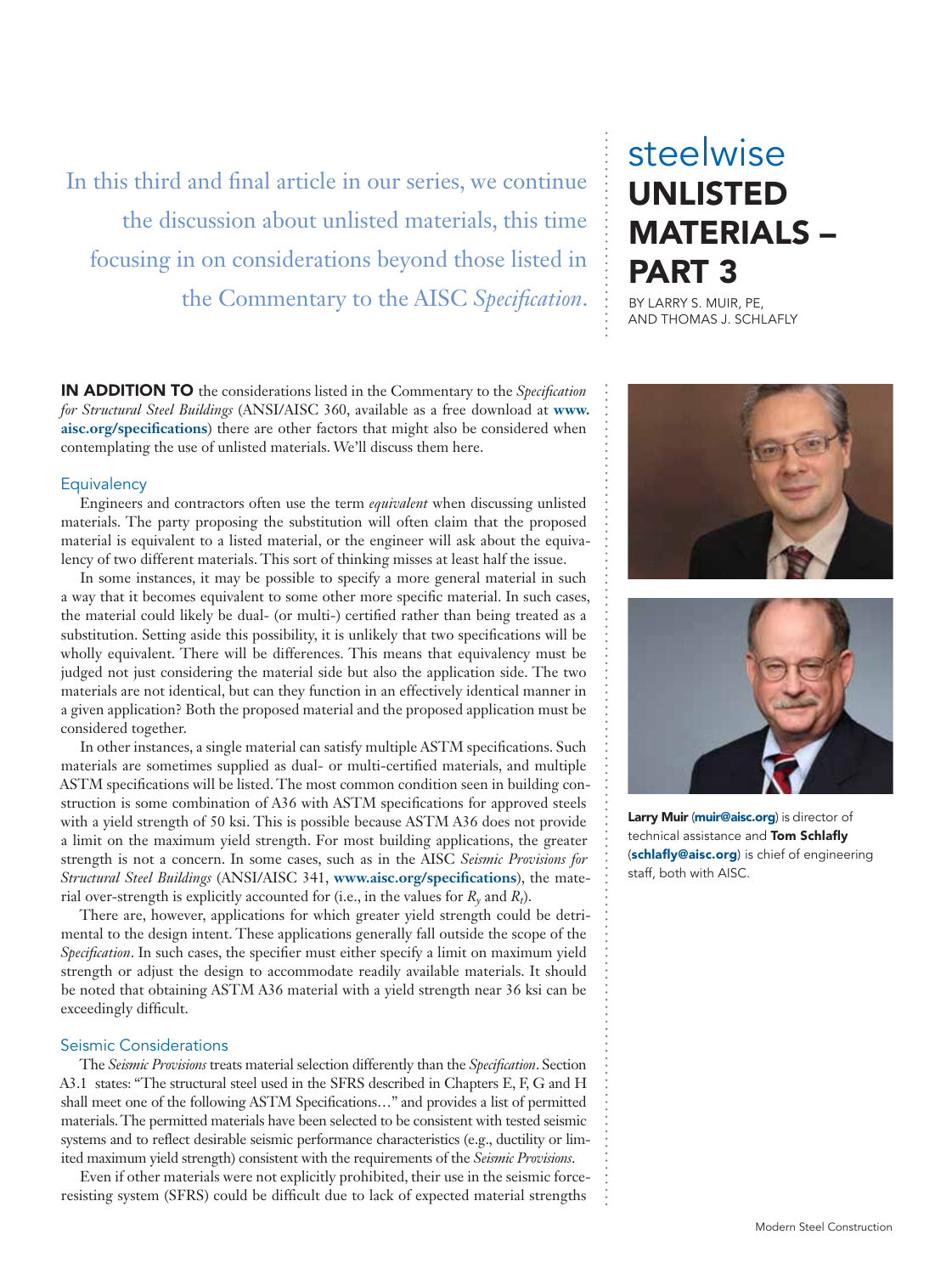

established to be consistent with the *Seismic Provisions*. The lack of values for  $R_v$  and  $R_t$  effectively excludes the use of unlisted materials for yielding elements and makes correct implementation of some provisions virtually impossible.

### Steel Castings and Forgings

Section A3.2 addresses requirements for castings and forgings and states: "Steel castings and forgings shall conform to an ASTM standard intended for structural applications and shall provide strength, ductility, weldability and toughness adequate for the purpose." The use of standards not produced by ASTM or not intended for structural applications is prohibited under the *Specification*.

# Consumables for Welding

Section A3.5 addresses requirements related to welding consumables and states: "Filler metals and fluxes shall conform to one of the following specifications of the American Welding Society…" A list of permitted filler metals is provided. The use of other filler metals is prohibited. Note that other codes may permit the use of other filler metals.

# Headed Stud Anchors

Section A3.2 addresses requirements for headed stud anchors and states: "Steel headed stud anchors shall conform to the requirements of the *Structural Welding Code—Steel* (AWS D1.1/ D1.1M)." The design of composite beams using steel headed stud anchors is semi-empirical. Therefore, the configuration and installation of the anchors must conform to the testing that has been performed.

### Alternative-Design Fasteners

The *RCSC Specification for Structural Joints Using High-Strength Bolts* provides requirements for the use of alternative-design fasteners. The requirements provided in the *RCSC Specification* should be viewed as minimum requirements. The use, installation and inspection of alternative-design fasteners are subject to evaluation by the engineer of record (EOR).

### Substitution Materials

The reason for the proposed substitution of material should be considered when evaluating an unlisted material. Sometimes, substitutions are proposed because the specified material is not available or will not be available in time to meet the project schedule. In such cases, the goal should be to find a product that is as similar as possible to the preferred material. Evaluating the material could be a simple as comparing the two specifications, identifying differences and then taking steps to either bring the substituted product into better alignment with the original product or ensure that the difference will not be detrimental to the design. This latter option may involve design changes. Of course, the best way to avoid these situations is to specify the preferred materials listed in Part 2 of the AISC *Steel Construction Manual* (**www.aisc.org/manual**) and to discuss availability with fabricators likely to bid the project.

One reason material substitutions are requested is that the approved materials may not be made where the material is needed. The substitution effectively increases the number of producers and potentially the quality of their practices and equipment. Where producers are well known and their products are in frequent use in similar structures, routine quality assurance practices are sufficient. However, where producers are not well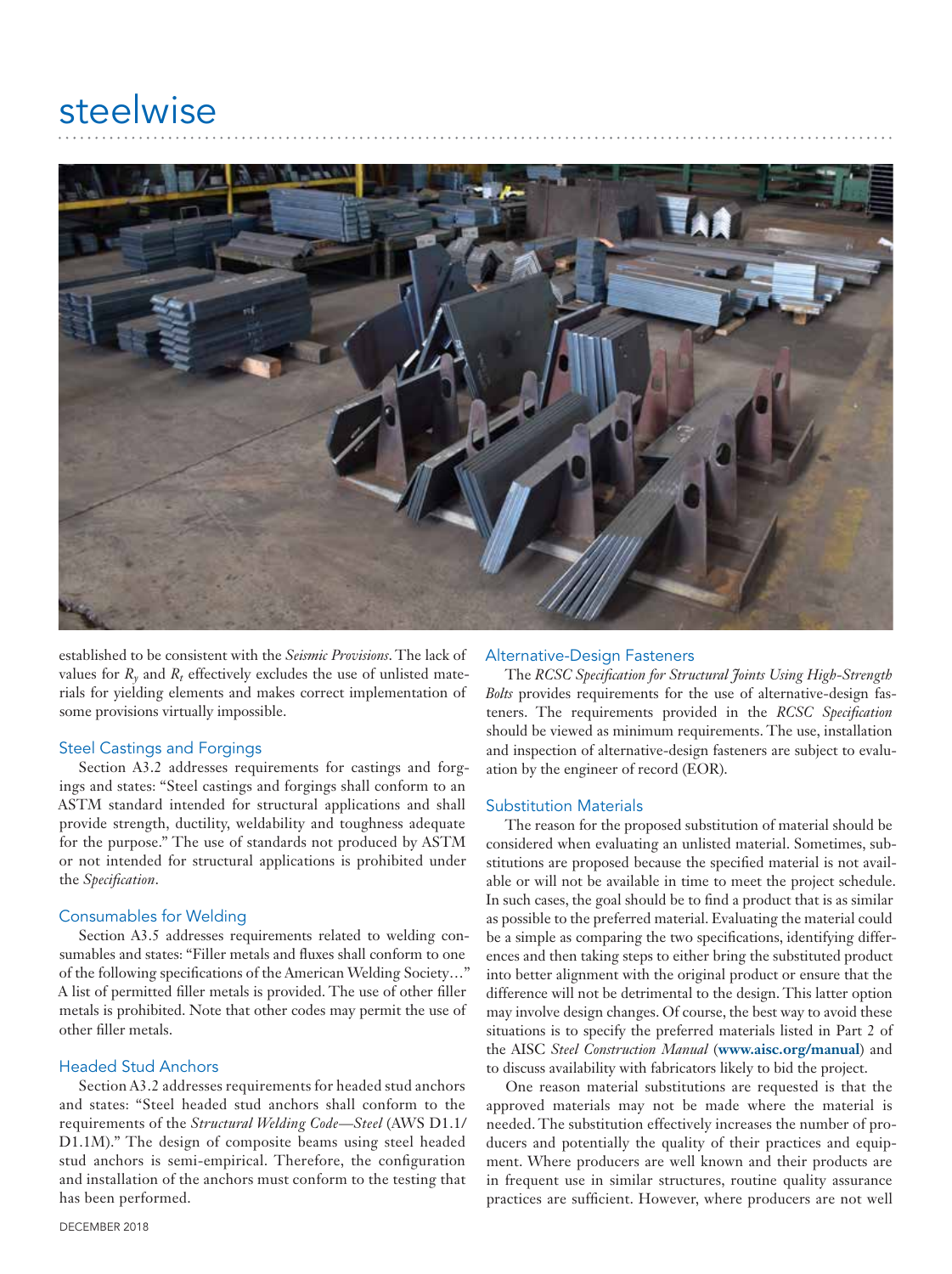# steelwise

known, extra precautions such as tensile tests and chemical composition tests by indepen dent laboratories of a sample of the product may be justified. It is the engineer who must both specify the tests to be conducted and evaluate the results.

There are, of course, other reasons an engi neer may want to consider a material substitu tion. It may be that some material is especially well suited to the design of the project. For example, ASTM A992 and ASTM A1085 both existed as ASTM specifications prior to being approved under the *Specification*, and some engineers may have wanted to take advan tage of some of the improvements inherent in these specifications. There are also specialty fasteners that permit bolting from one side only that, while not approved for use under the *Specification*, are relatively common in hol low structural section (HSS) connections.

However, the motivation for a proposed substitution can sometimes be more contro versial and the evaluation more complex. The AISC Steel Solutions Center has received a number of inquiries involving conditions where either EORs or contractors have pro posed to substitute ASTM A354 Grade BD bolts for ASTM F3125 Grade A490 bolts. ASTM A354 is a listed product in both Sec tions A3.3.(a) and A3.3.(b). ASTM A354 Grade BD is also included in Group B in Section J3.1. The *Specification* states: "When bolt requirements cannot be provided within the *RCSC Specification* limitations because of requirements for lengths exceeding 12 diam eters or diameters exceeding 1½ in. (38 mm), bolts or threaded rods conforming to Group A or Group B materials are permitted to be used in accordance with the provisions for threaded parts in Table J3.2." This is the typical reason that A354 bolts are specified—because F3125 bolts of the required diameter or length are simply not manufactured.

That said, there have been instances of A354 Grade BD being substituted for F3125 Grade A490 bolts to get around the explicit prohibition against galvanizing A490 bolts. What is missed in this process is the fact that A354 Grade BD could be viewed as a more general version of F3125 Grade A490. By properly addressing all of the relevant param eters, it would be possible to specify a bolt that satisfies both A354 Grade BD and F3125 Grade A490. If this is done and nothing more, then it would seem that the prohibition against galvanizing should apply regardless of whether



Modern Steel Construction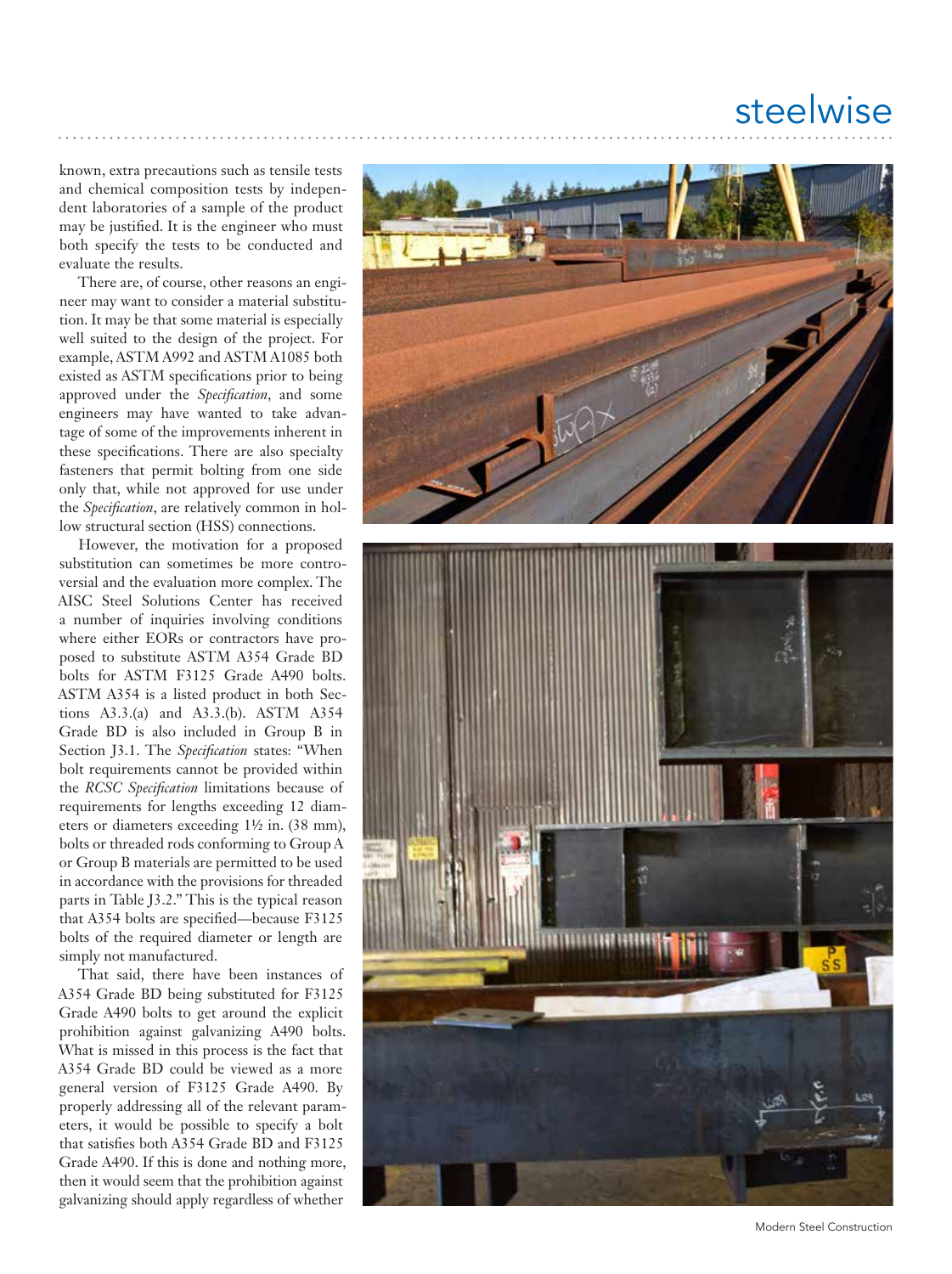

one chooses to label the bolt A354 Grade BD or F3125 Grade A490. There are additional steps that can be taken that might lessen concerns about hydrogen embrittlement. If an engineer chooses to substitute A354 Grade BD for F3125 Grade A490 to provide a bolt that is galvanized, the engineer is responsible for evaluating the potential impact of the decision and deciding what additional steps should be taken when specifying the bolt.

When cost is the primary driver for a substitution, additional caution may be warranted on the part of the engineer. Safety and the performance of the structure should be the primary consideration during the evaluation of the proposed substitution. Even when all parties share the goal of having a successful project, it should also be kept in mind that the various parties involved may have different perspectives, spheres of knowledge and motivations.

### Intended Use

When evaluating proposed substitutions, it can often be useful to look into the common or intended uses for the proposed materials. Engineers may be more comfortable and the evaluation simpler when the proposed material is commonly used for structural applications. The deliberation may be considerably more complicated and time-consuming when steel commonly used to manufacture automobile crankshafts is proposed to be used to fabricate anchor rods, or steel commonly used in refrigerator bodies is proposed to be used in the fabrication of single-plate shear connections. These substitutions may or may not be suitable, but they certainly seem less intuitive.

### All the Stuff You Usually Get for Free

The materials approved for use with the *Specification* are approved because they are commonly used in the construction of structural steel buildings, and in many cases have been developed and manufactured with structural steel buildings in mind. It is important

to understand that the specification associated with the proposed material may be more general than the originally specified material or the approved materials. When you specify an approved material, parameters are likely specified that make the material especially useful as structural components in a building.

When a substitution is made, it may be necessary to impose additional project-specific requirements beyond what is included in the standard specification. For example, ASTM A500 includes tolerances on outside dimensions, wall thickness, straightness, squareness, twist and other parameters. When a similar HSS is specified to be fabricated from plate, the specifier should carefully consider which of these parameters, if any, need to be controlled, and take measures to do so. In some instances, tolerances from other standards like AWS D1.1 may be applicable, but it should be kept in mind that these tolerances are often tied to the intended use—i.e., whether it is a column or a beam, which may not always be obvious in the contract documents.

Though not necessarily involving a substitution, specifying bolts and threaded parts provides a good example of an issue that can arise. If a bolt or anchor rod is specified as F3125 or F1554, most of the required parameters are already included in the specification and need not be deliberated and provided by the specifier. However, as the specifications become more general, more of these parameters must be defined by the specifier. One of the advantages A354 has over F3125 is that A354 permits a wider range of fasteners to be produced. However, this flexibility means that the specifier has to consider and provide more information. Going a step further, anchor rods are sometimes specified using even more general specifications like A36. This can be done, but it must be recognized that A36 contains no provisions that directly address fasteners, so all of the fastener-related parameters theoretically must be defined by the specifier. In practice, the contrac-

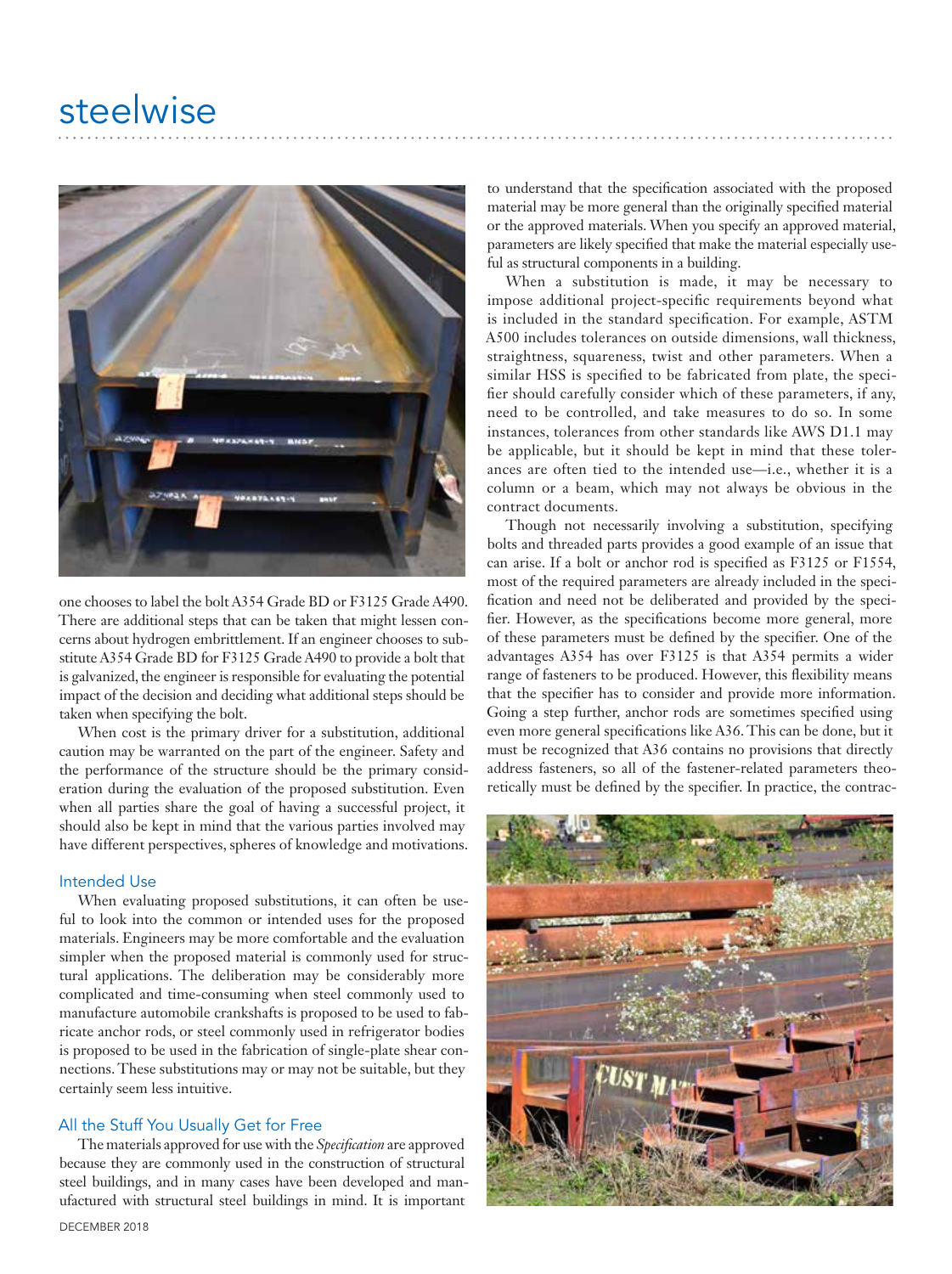tors or suppliers often decide what will be provided when the con tract documents are not clear, and use of the products is confirmed through the approval process. This process, though not ideal, often proved sufficient.

When considering the use of unlisted material, the specification should be carefully examined to ensure that all pertinent proper ties are addressed. Very general specifications should be avoided or supplemented with project-specific requirements.

## A Team Effort

The use of unlisted materials can impact multiple members of the project team, sometimes in unexpected ways. These effects must be considered.

As described above, evaluating unlisted materials is not always simple. Significant engineering time and effort may need to be dedi cated to evaluating the proposed material. In some instances, experts may have to be brought in, as structural engineers often do not pos sess specialized knowledge of metallurgy or welding that may be required in the evaluation. The project budget and schedule must accommodate these factors. If it is decided that additional require ments must be enforced, then the affected parties must work together to determine what is necessary, what is possible and what is practical.

If toughness is a design consideration but the toughness of the proposed material is uncertain, the engineer may want to impose minimum toughness requirements and impose toughness testing but this will be to no avail if the material specified simply cannot meet the specified requirements.

If a large quantity of bent plate is required but the material specified proves to be susceptible to cracking when formed using typical shop practices, who is responsible for the costs associated with retooling, retraining and re-fabrication?

If the proposed material has a straightness tolerance signifi cantly larger than that of the approved materials but the project specification requires a tighter straightness tolerance, how is this to be achieved? Will the mill supply straighter members than is typical? If so, how will this be done and will there be any detri mental effects to other material properties? Will the members be straightened by the fabricator and if so how—via heat straighten ing or cold straightening? If the material is damaged using typical shop straightening processes, who is responsible for the repair or replacement of the material?

These are the sorts of issues that may have to be addressed by the project team. The team should be prepared to address them, preferably in a proactive manner. It is often much more difficult and expensive to fix a problem than to prevent the problem from occurring in the first place.

### Comparisons to Other Codes

As stated near the beginning of this article, the *Specification* is commonly referenced by other codes and used at the discretion of engineers for applications outside its stated scope. It is important to understand, however, that there are limitations to its applicabil ity. Comparing the AISC provisions to those of other codes and information provided in guides and texts can sometimes provide the engineer with additional insight.



Modern Steel Construction